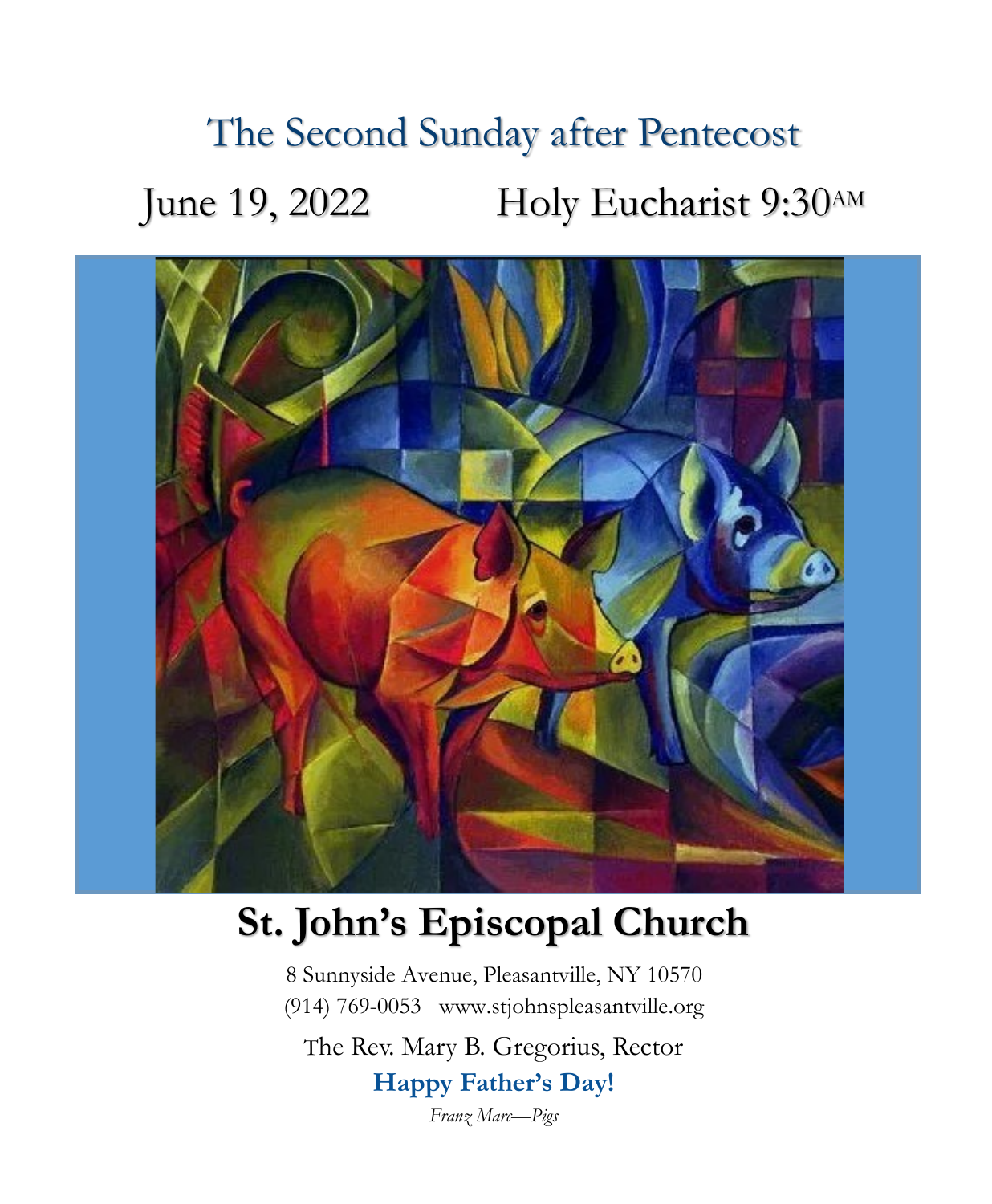#### AN INVITATION TO THIS SERVICE

This service is taken from the *1979 Book of Common Prayer*. **Words printed in bold are spoken by the congregation**. All are welcome at Christ's table. We welcome baptized Christians of any tradition to share in the bread and wine. If you have not yet been baptized, or would prefer to receive a blessing from the Priest, indicate this by crossing your arms over your heart.

# **THE HOLY EUCHARIST RITE II**

### **THE WORD OF GOD**

#### THE OPENING SENTENCE

| Celebrant: | Blessed be God: Father, Son, and Holy Spirit.        |
|------------|------------------------------------------------------|
| People:    | And blessed be God's kingdom, now and for ever. Amen |

#### GLORIA IN EXCELSIS

**Glory to God in the highest, and peace to God's people on earth. Lord God, heavenly King, almighty God and Father, we worship you, we give you thanks, we praise you for your glory. Lord Jesus Christ, only Son of the Father, Lord God, Lamb of God, you take away the sin of the world: have mercy on us; you are seated at the right hand of the Father: receive our prayer. For you alone are the Holy One, you alone are the Lord, you alone are the Most High, Jesus Christ, with the Holy Spirit, in the glory of God the Father. Amen.**

#### THE COLLECT OF THE DAY

Celebrant: The Lord be with you. **People: And also with you.** Celebrant: Let us pray.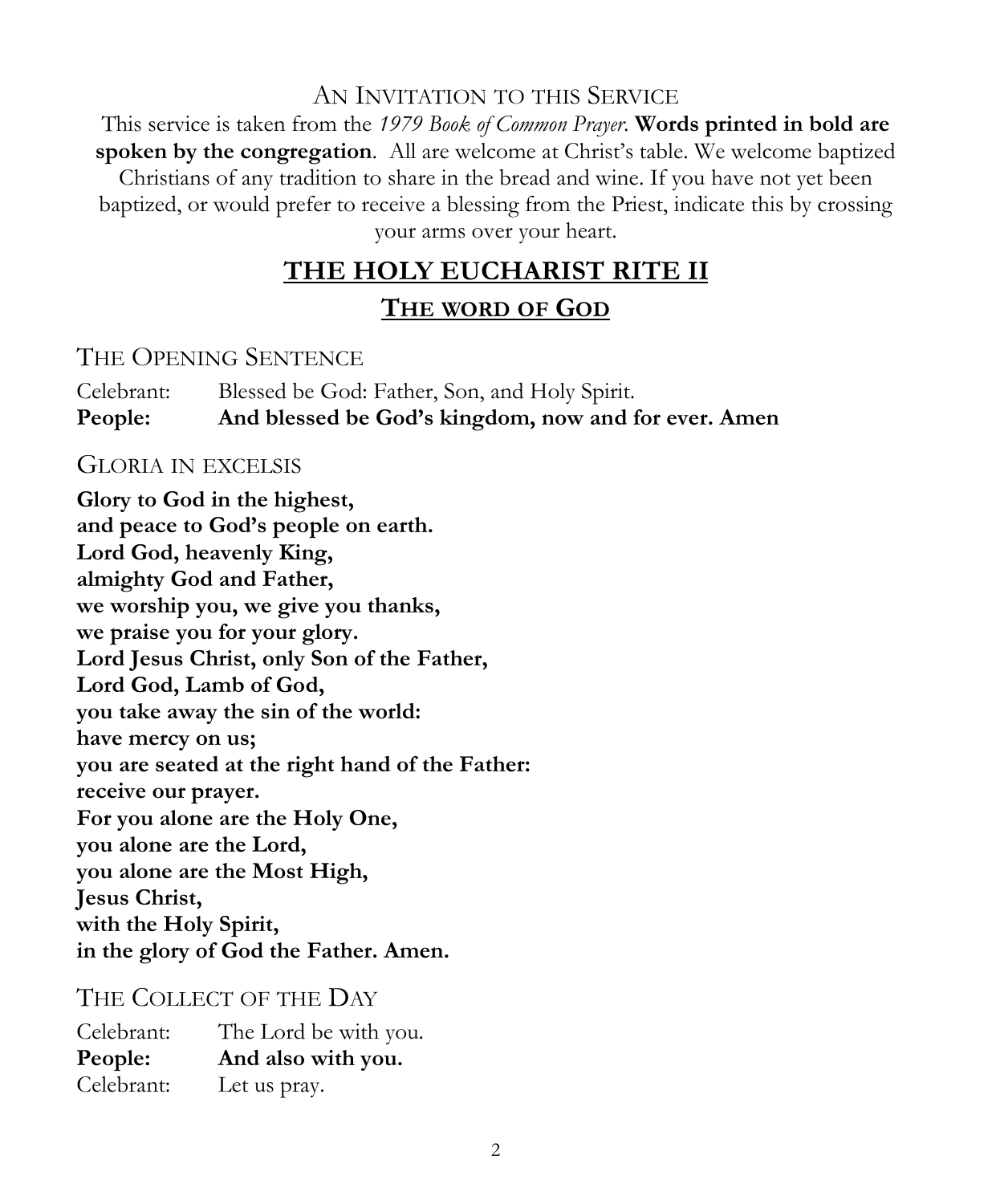**O Lord, make us have perpetual love and reverence for your holy Name, for you never fail to help and govern those whom you have set upon the sure foundation of your loving--kindness; through Jesus Christ our Lord, who lives and reigns with you and the Holy Spirit, one God, for ever and ever. Amen .**

*Please be seated for: the lessons*

#### THE FIRST READING FROM THE BOOK OF: ISAIAH 65: 1-9 *Read by: Brian McPhee*

I was ready to be sought out by those who did not ask, to be found by those who did not seek me. I said, "Here I am, here I am," to a nation that did not call on my name. I held out my hands all day long to a rebellious people, who walk in a way that is not good, following their own devices; a people who provoke me to my face continually, sacrificing in garden and offering incense on bricks; who sit inside tombs, and spend the night in secret places; who eat swine's flesh, with broth of abominable things in their vessels; who say, "Keep to yourself, do not come near me, for I am too holy for you." These are a smoke in my . nostrils, a fire that burns all day long. See, it is written before me: I will not keep silent, but I will repay; I will indeed repay into their laps their iniquities and their ancestors' iniquities together, says the Lord; because they offered incense on the mountains and reviled me on the hills, I will measure into their laps full payment for their actions. Thus says the Lord: As the wine is found in the cluster, and they say, "Do not destroy it, for there is a blessing in it," so I will do for my servants' sake, and not destroy them all. I will bring forth descendants from Jacob, and from Judah inheritors of my mountains; my chosen shall inherit it, and my servants shall settle there."

Reader: Hear what the Spirit is saying to God's people.

**People: Thanks be to God.**

PSALM 42

#### *Led by: Brian McPhee*

1 As the deer longs for the water-brooks, \* so longs my soul for you, O God. 2 My soul is athirst for God, athirst for the living God; \* when shall I come to appear before the presence of God? 3 My tears have been my food day and night, \* while all day long they say to me, "Where now is your God?" 4 I pour out my soul when I think on these things: \* how I went with the multitude and led them into the house of God, with the voice of praise and thanksgiving,  $*$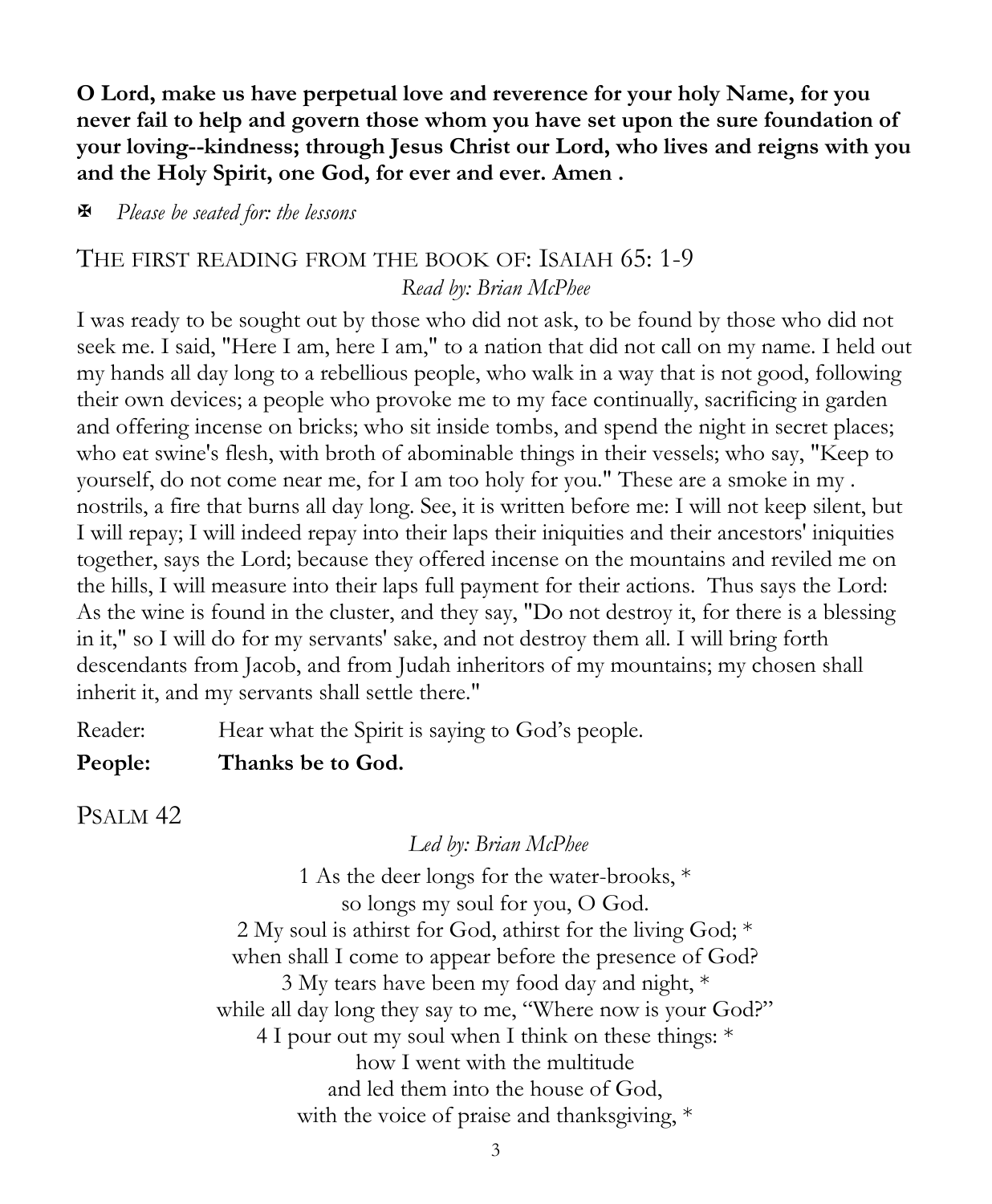among those who keep holy-day. 5 Why are you so full of heaviness, O my soul, \* and why are you so disquieted within me? Put your trust in God; \* for I will yet give thanks to the Holy One who is the help of my countenance and my God. 6 My soul is heavy within me; \* therefore I will remember you from the land of Jordan, and from the peak of Mizar among the heights of Hermon. 7 One deep calls to another in the noise of your cataracts; \* all your rapids and floods have gone over me. 8 The Lord grants loving-kindness in the daytime; \* in the night season a song of God is with me, a prayer to the God of my life. 9 I will say to the God of my strength, \* "Why have you forgotten me and why do I go so heavily  $*$ while the enemy oppresses me?" 10 While my bones are being broken, \* my enemies mock me to my face; all day long they mock me and say to me, \* "Where now is your God?" 11 Why are you so full of heaviness, O my soul, \* and why are you so disquieted within me? Put your trust in God; \* for I will yet give thanks to the Holy One who is the help of my countenance and my God.

### THE SECOND READING FROM THE BOOK OF: GALATIANS 3: 23-29 *Read by: Brian McPhee*

Now before faith came, we were imprisoned and guarded under the law until faith would be revealed. Therefore the law was our disciplinarian until Christ came, so that we might be justified by faith. But now that faith has come, we are no longer subject to a disciplinarian, for in Christ Jesus you are all children of God through faith. As many of you as were baptized into Christ have clothed yourselves with Christ. There is no longer Jew or Greek, there is no longer slave or free, there is no longer male and female; for all of you are one in Christ Jesus. And if you belong to Christ, then you are Abraham's offspring, heirs according to the promise.

Reader: Hear what the Spirit is saying to God's people.

**People: Thanks be to God.**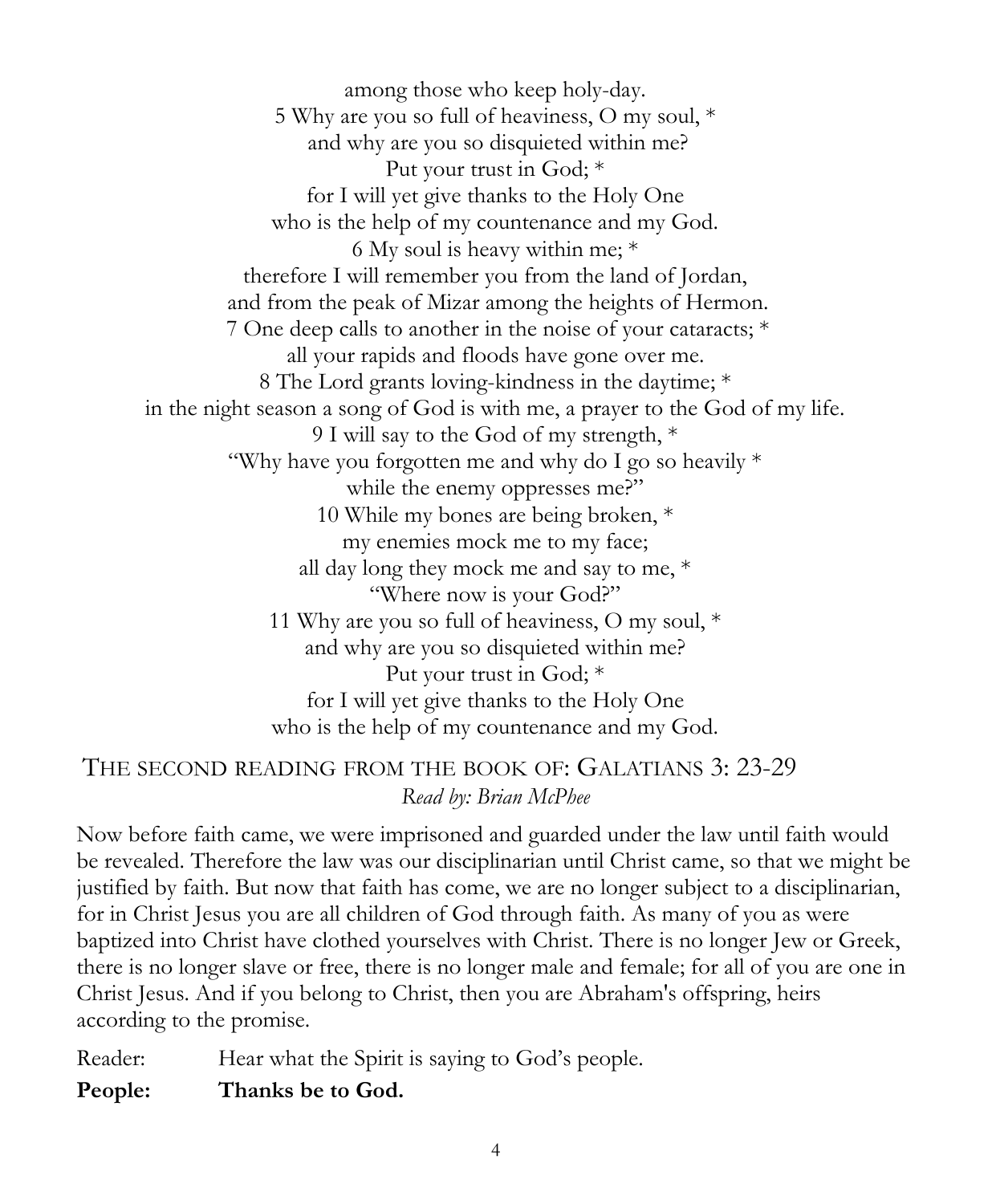# THE HOLY GOSPEL: LUKE 8: 26-39

Deacon: The Holy Gospel of our Lord Jesus Christ according to Luke.

# **People: Glory to you Lord Christ.**

Jesus and his disciples arrived at the country of the Gerasenes, which is opposite Galilee. As he stepped out on land, a man of the city who had demons met him. For a long time he had worn no clothes, and he did not live in a house but in the tombs. When he saw Jesus, he fell down before him and shouted at the top of his voice, "What have you to do with me, Jesus, Son of the Most High God? I beg you, do not torment me" -- for Jesus had commanded the unclean spirit to come out of the man. (For many times it had seized him; he was kept under guard and bound with chains and shackles, but he would break the bonds and be driven by the demon into the wilds.) Jesus then asked him, "What is your name?" He said, "Legion"; for many demons had entered him. They begged him not to order them to go back into the abyss.

Now there on the hillside a large herd of swine was feeding; and the demons begged Jesus to let them enter these. So he gave them permission. Then the demons came out of the man and entered the swine, and the herd rushed down the steep bank into the lake and was drowned.

When the swineherds saw what had happened, they ran off and told it in the city and in the country. Then people came out to see what had happened, and when they came to Jesus, they found the man from whom the demons had gone sitting at the feet of Jesus, clothed and in his right mind. And they were afraid. Those who had seen it told them how the one who had been possessed by demons had been healed. Then all the people of the surrounding country of the Gerasenes asked Jesus to leave them; for they were seized with great fear. So he got into the boat and returned. The man from whom the demons had gone begged that he might be with him; but Jesus sent him away, saying, "Return to your home, and declare how much God has done for you." So he went away, proclaiming throughout the city how much Jesus had done for him.

Deacon: The Gospel of our Lord.

# **People: Praise to you Lord Christ.**

*Please be seated for:*

THE SERMON The Rev. Mary B Gregorius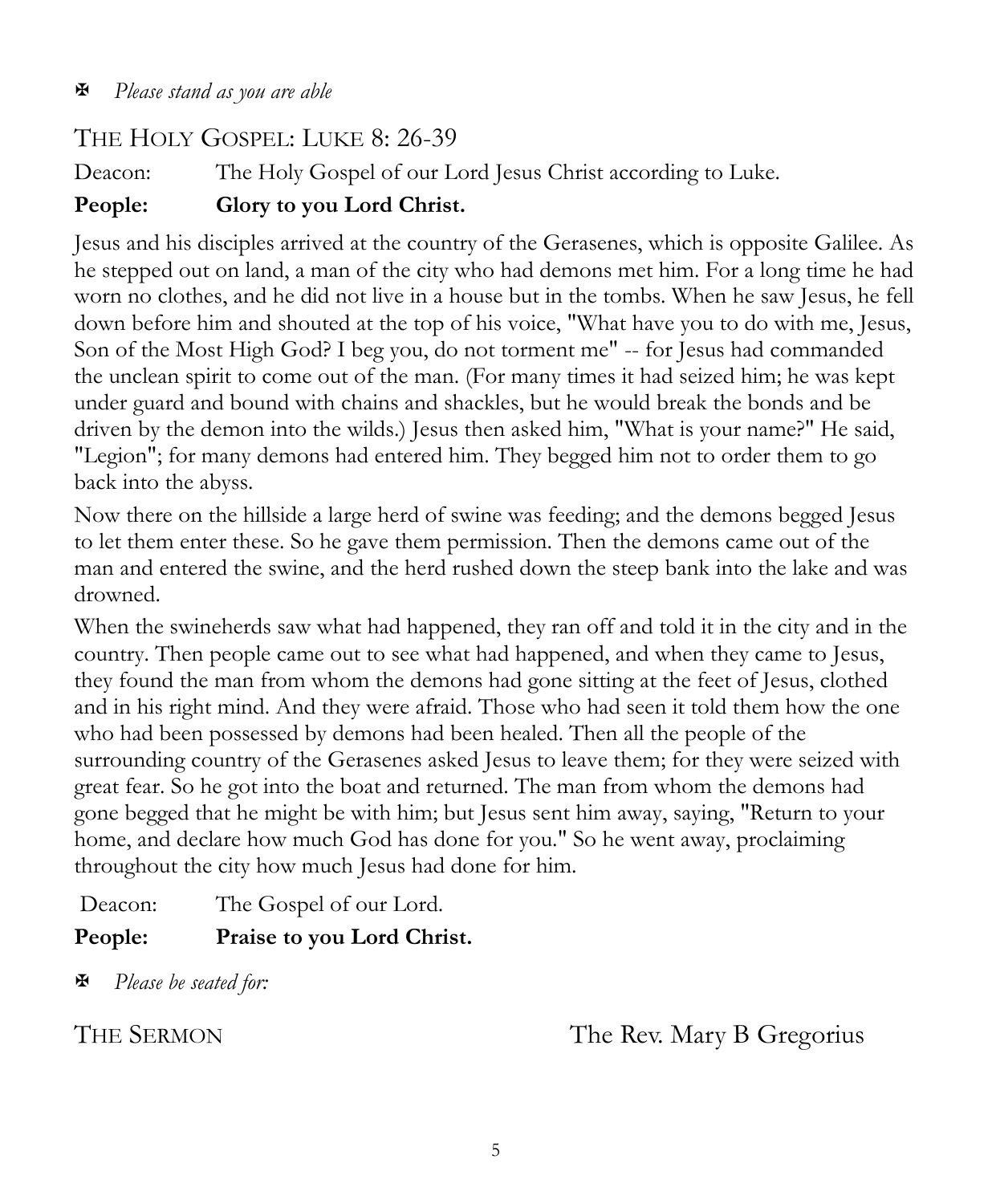*Please stand as you are able and say:*

#### THE NICENE CREED

**We believe in one God, the Father, the Almighty, maker of heaven and earth, of all that is, seen and unseen. We believe in one Lord, Jesus Christ, the only Son of God, eternally begotten of the Father, God from God, Light from Light, true God from true God, begotten, not made, of one Being with the Father. Through him all things were made. For us and for our salvation he came down from heaven: by the power of the Holy Spirit he became incarnate from the Virgin Mary, and was made man. For our sake he was crucified under Pontius Pilate; he suffered death and was buried. On the third day he rose again in accordance with the Scriptures; he ascended into heaven and is seated at the right hand of the Father He will come again in glory to judge the living and the dead, and his kingdom will have no end. We believe in the Holy Spirit, the Lord, the giver of life, who proceeds from the Father and the Son. With the Father and the Son he is worshiped and glorified. He has spoken through the Prophets. We believe in one holy catholic and apostolic Church. We acknowledge one baptism for the forgiveness of sins. We look for the resurrection of the dead, and the life of the world to come. Amen.**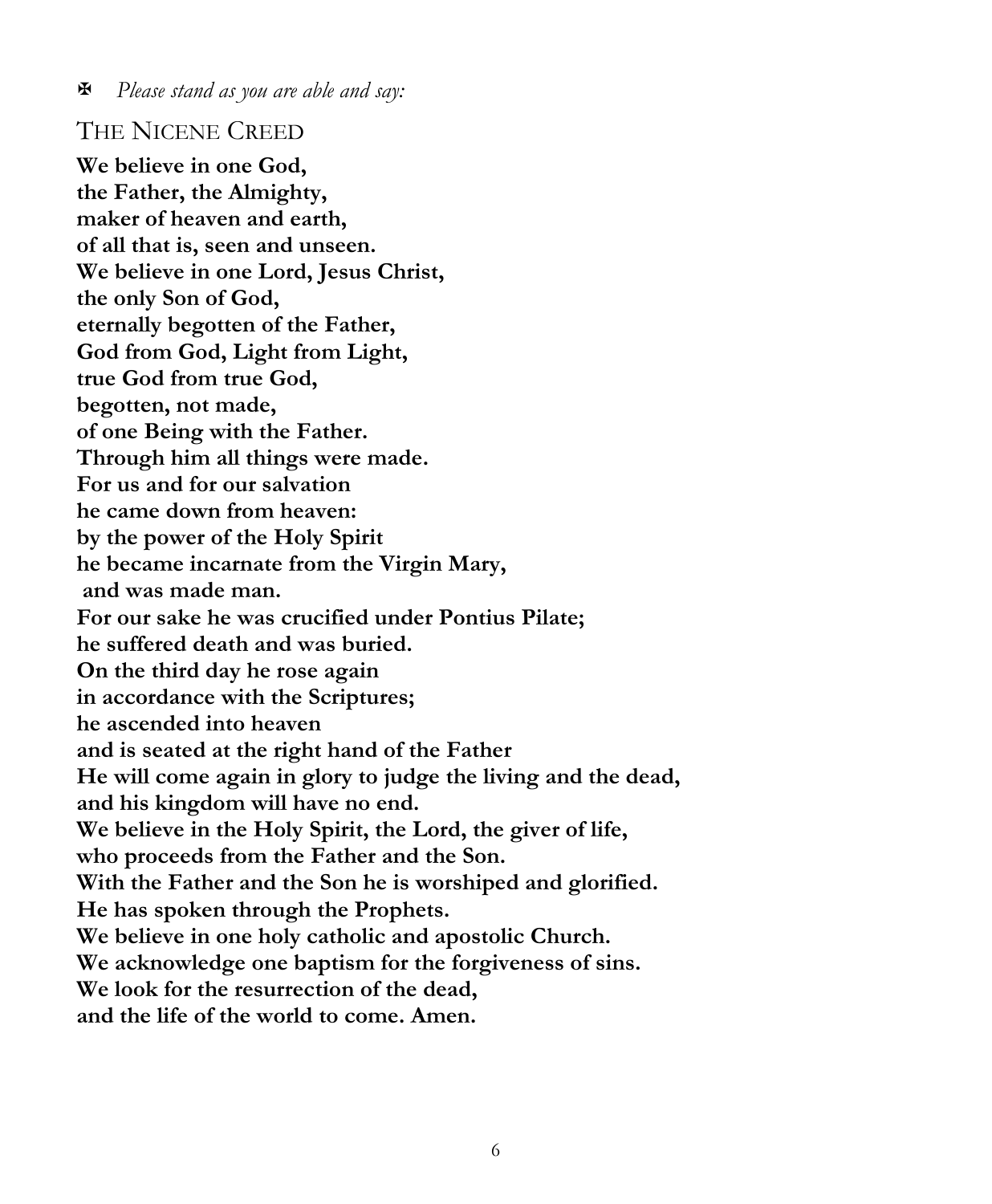# THE PRAYERS OF THE PEOPLE (FORM VI)

In peace we pray to you, Lord God

# *Silence*

For all people in their daily life and work;

# **For our families, friends, and neighbors, and for those who are alone.**

For this community, the nation, and the world;

# **For all who work for justice, freedom, and peace**.

For the just and proper use of your creation;

# **For the victims of hunger, fear, injustice, and oppression.**

For all who are in danger, sorrow, or any kind of trouble;

# **For those who minister to the sick, the friendless, and the needy.**

For the peace and unity of the Church of God;

# **For all who proclaim the Gospel, and all who seek the Truth.**

For Bishop Andrew Dietsche, Bishop Allen Shin and Bishop Mary Glasspool and for all bishops and other ministers;

# **For all who serve God in his Church**

For the special needs and concerns of this congregation.

*Silence*

We pray for those who are in the hospital or home recuperating, especially: **Susan** Matsen, **Tom** Acheson, **Frederic, Peter, Bob** Gowen, **Yumi, Ronald** Garvey, **Max, Anne, Cathy, Barbara, Howard** Flemming, **Ellie** Ruvo, **Rosemary** Recine, **Robert** Lynch, and **Joe** Smith.

We pray for those who are homebound: **Esmerilda** Hastings, **Margaret** Vaccaro, **Lee** Williams, **Dorothy** Dushin, **Roberta** Darrigrand; **Jim, Marge, Deanna** Ammirato , and **Bill & Dorothy** D'Amato.

We pray for those for whom our prayers are asked, especially: **Andrew** Tom**, Rebecca, Vince** Servio, **Sarah** Paruolo, **Annaliese** Haag, **Gerald, Marilyn** Griffin, **Paul** Ruvo, **Helene, Jason**, **Peter, Hannelore, Marina** Brandt, **Carol** White, **Steven** Schubert, & **Jeff**

We pray for **Edwin Sanchez and the students at El Hogar School, and the American Friends of the Episcopal Diocese of Jerusalem.**

Hear us, Lord;

**For your mercy is great.** 

*Silence*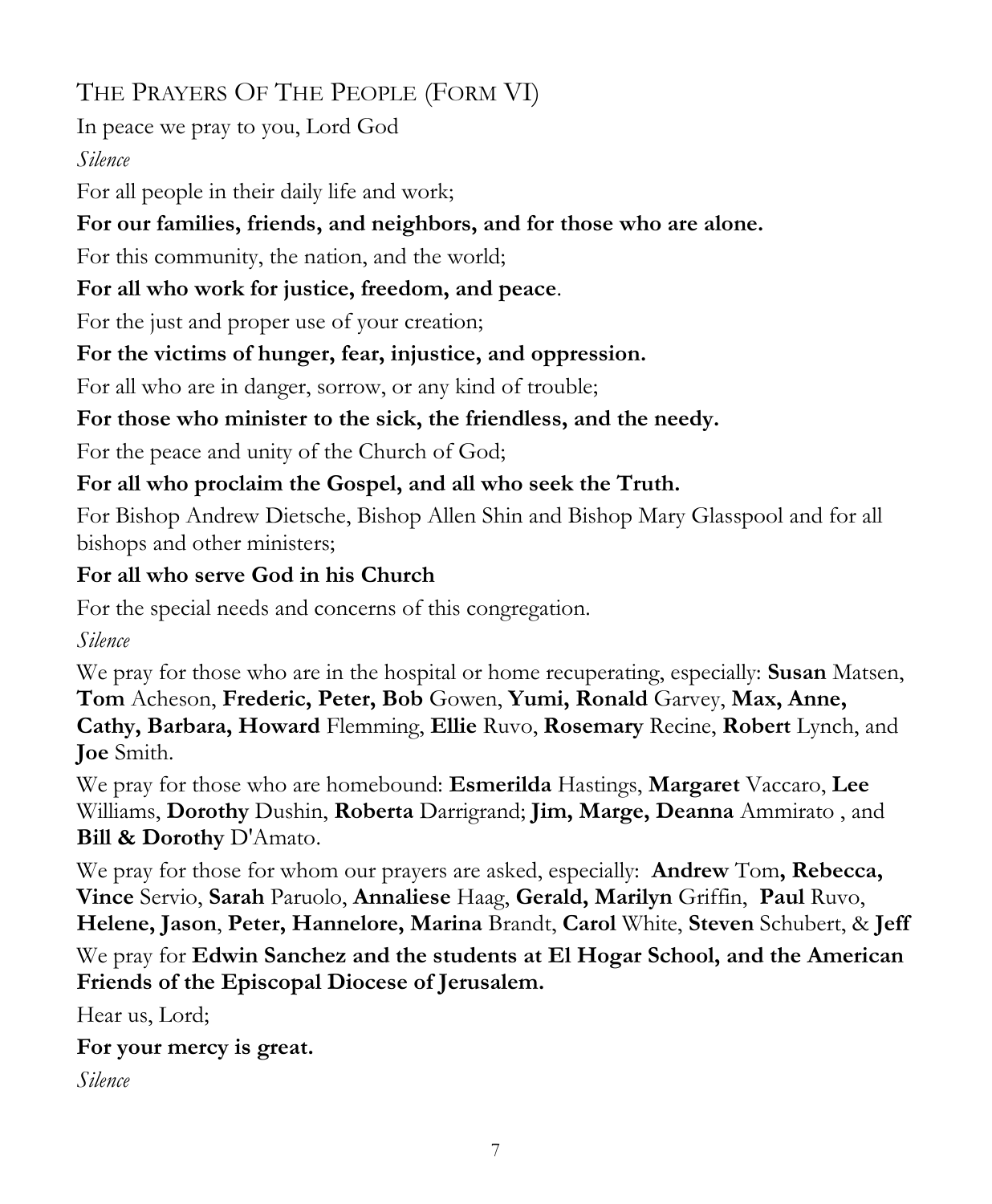We give thanks for all those who have loved and cared for the children of the world, for all forms of fathering are a blessing from God

*Silence* 

We will exalt you, O God our King;

#### **And praise your Name for ever and ever.**

We pray for those who have died, especially the 6 million world wide and over 1 million in this country who have died from COVID-19

Lord, let your loving-kindness be upon them;

#### **Who put their trust in you.**

*Silence* 

*Officiant:* Almighty and eternal God, ruler of all things in heaven and earth: Mercifully accept the prayers of your people, and strengthen us to do your will; through Jesus Christ our Lord. **Amen***.*

#### CONFESSION OF SIN

| Deacon: | Let us confess our sins against God and our neighbor. |  |
|---------|-------------------------------------------------------|--|
|         |                                                       |  |

*Silence*

- *All:* **God of all mercy, we confess that we have sinned against you, opposing your will in our lives. We have denied your goodness in each other, in ourselves, and in the world you have created. We repent of the evil that enslaves us, the evil we have done, and the evil done on our behalf. Forgive, restore, and strengthen us through our Savior Jesus Christ, that we may abide in your love and serve only your will. Amen***.*
- *Officiant:* Almighty God have mercy on you, forgive you all your sins through our Lord Jesus Christ, strengthen you in all goodness, and by the power of the Holy Spirit keep you in eternal life. **Amen**

*Please greet one another gracefully*

# THE PEACE

Celebrant: The peace of the Lord be always with you.

**People: And also with you.**

THE ANNOUNCEMENTS

**Online Sunday School– Riley Valvolizza Tells the story of Legion** 

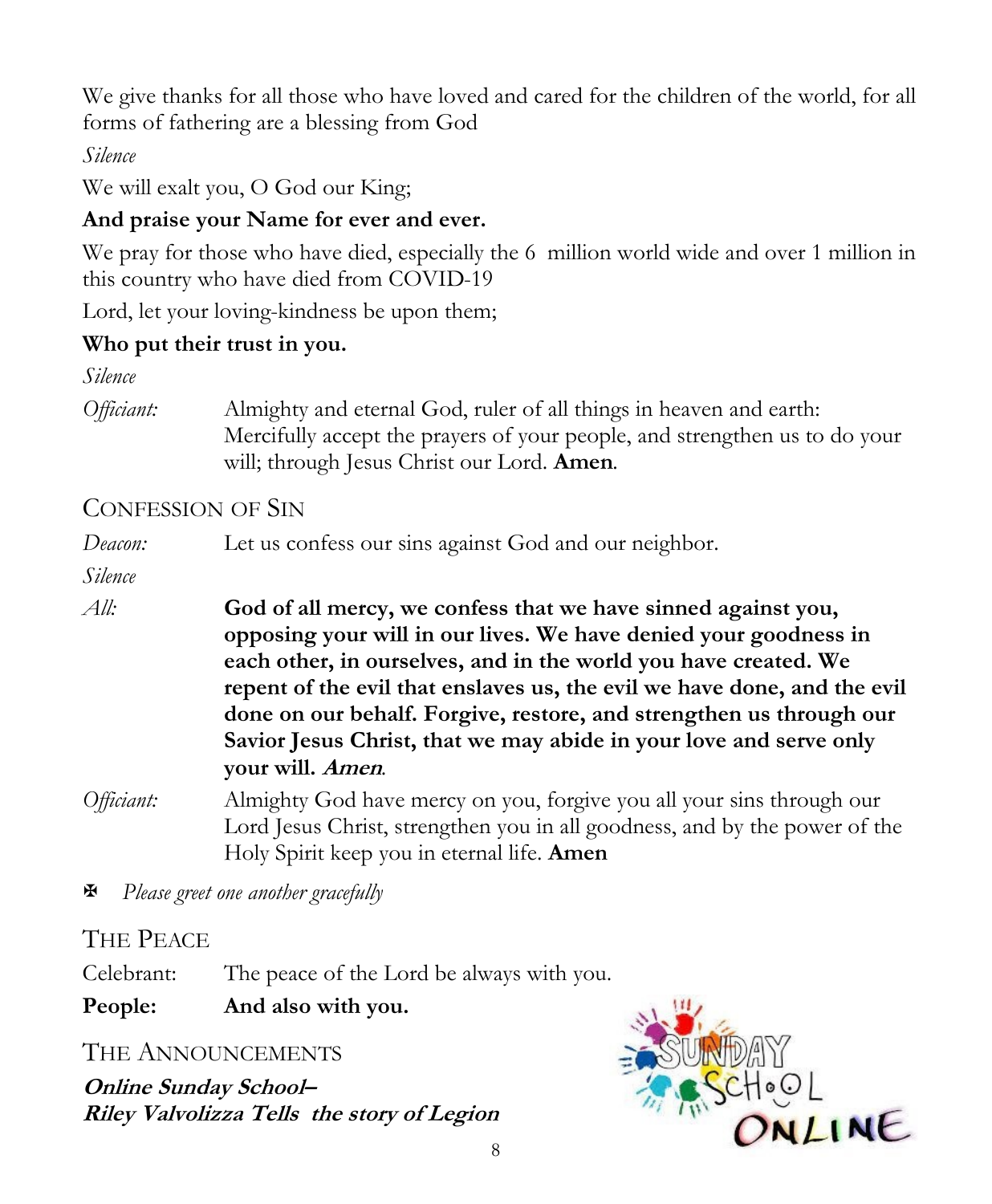# **THE HOLY COMMUNION**

#### THE OFFERTORY SENTENCE

Celebrant: Walk in love, as Christ loved us and gave himself for us, an offering and sacrifice to God. *(Ephesians 5:2)*

#### **THE DOXOLOGY:** *Old Hundredth*

#### **Praise God, from whom all blessings flow. Praise God, all creatures here below. Praise God above, you heavenly host: Praise Father, Son, and Holy Ghost.**

# EUCHARISTIC PRAYER B

*In this prayer, the lines in bold are spoken by the People*

The Lord be with you. **And also with you.**

Lift up your hearts. **We lift them to the Lord.**

Let us give thanks to the Lord our God. **It is right to give God thanks and praise.**

It is right, and a good and joyful thing, always and everywhere to give thanks to you, Father Almighty, Creator of heaven and earth.

#### *Priest inserts Proper Preface*

Therefore we praise you, joining our voices with Angels and Archangels and with all the company of heaven, who for ever sing this hymn to proclaim the glory of your Name:

*Celebrant and People*

**Holy, Holy, Holy Lord, God of power and might, heaven and earth are full of your glory.**

 **Hosanna in the highest.**

**Blessed is he who comes in the name of the Lord.**

#### **Hosanna in the highest.**

#### *Celebrant Continues*

We give thanks to you, O God, for the goodness and love which you have made known to us in creation; in the calling of Israel to be your people; in your Word spoken through the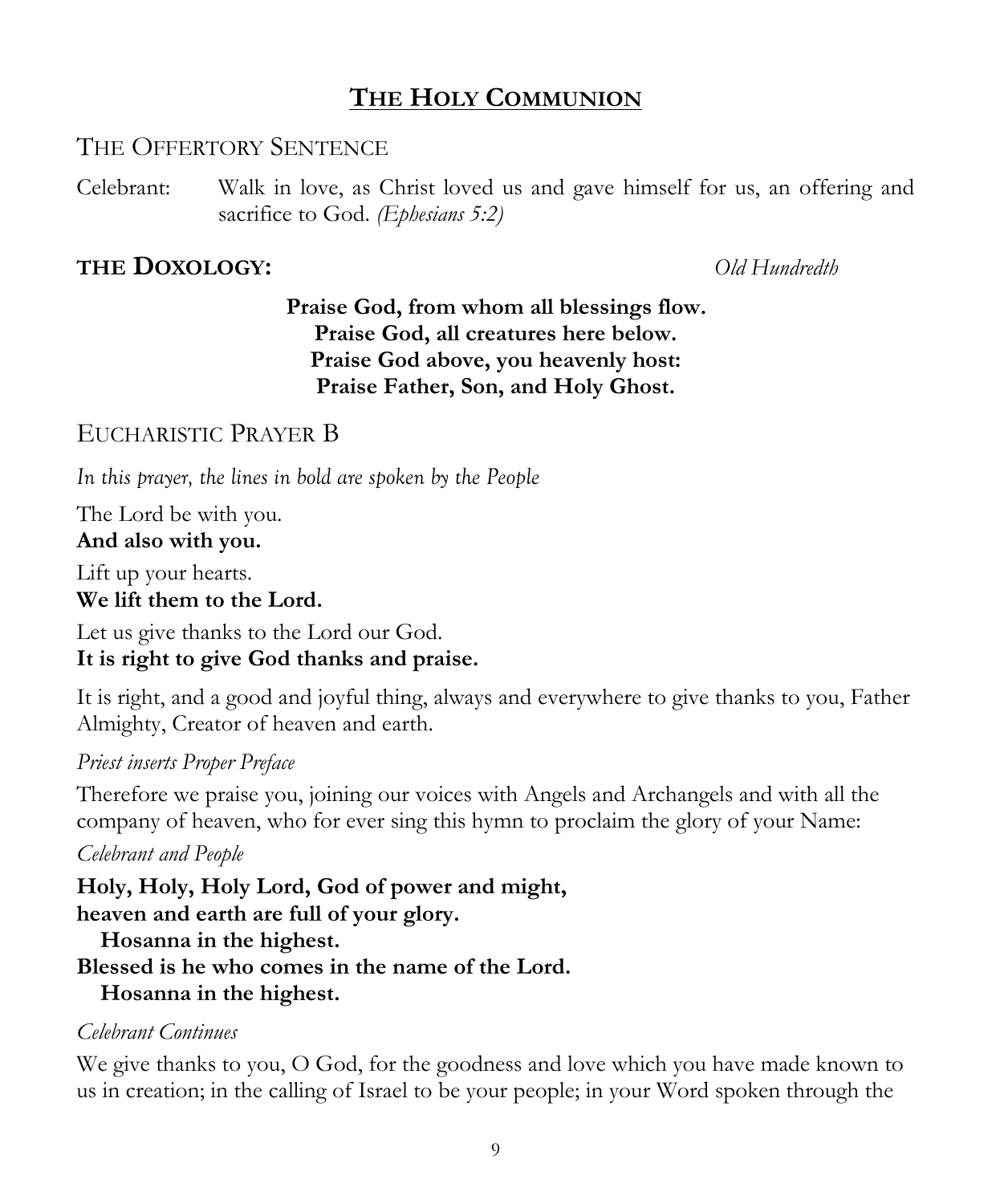prophets; and above all in the Word made flesh, Jesus, your Son. For in these last days you sent him to be incarnate from the Virgin Mary, to be the Savior and Redeemer of the world. In him, you have delivered us from evil, and made us worthy to stand before you.. In him, you have brought us out of error into truth, out of sin into righteousness, out of death into life

On the night before he died for us, our Lord Jesus Christ took bread; and when he had given thanks to you, he broke it, and gave it to his disciples, and said, "Take, eat: This is my Body, which is given for you. Do this for the remembrance of me."

After supper he took the cup of wine; and when he had given thanks, he gave it to them, and said, "Drink this, all of you: This is my Blood of the new Covenant, which is shed for you and for many for the forgiveness of sins. Whenever you drink it, do this for the remembrance of me."

Therefore, according to his command, O Father, *Celebrant and People*

> **We remember his death, We proclaim his resurrection, We await his coming in glory again.**

#### *Celebrant Continues*

And we offer our sacrifice of praise and thanksgiving to you, O Lord of all; presenting to you, from your creation, this bread and this wine.

We pray you, gracious God, to send your Holy Spirit upon these gifts that they may be the Sacrament of the Body of Christ and his Blood of the new Covenant. Unite us to your Son in his sacrifice, that we may be acceptable through him, being sanctified by the Holy Spirit.

In the fullness of time, put all things in subjection under your Christ, and bring us to that heavenly country where, with all your saints, we may enter the everlasting heritage of your sons and daughters; through Jesus Christ our Lord, the firstborn of all creation, the head of the Church, and the author of our salvation.

By him, and with him, and in him, in the unity of the Holy Spirit all honor and glory is yours, Almighty Father, now and for ever .

*Let the People say* **AMEN**.

THE LORD'S PRAYER

Celebrant: As our Savior Christ has taught us, we now pray:

**All: Our Father, in heaven, hallowed be your Name, your kingdom come, your will be done, on earth as in heaven. Give us today our daily bread. Forgive us our sins, as we forgive those who sin against us.**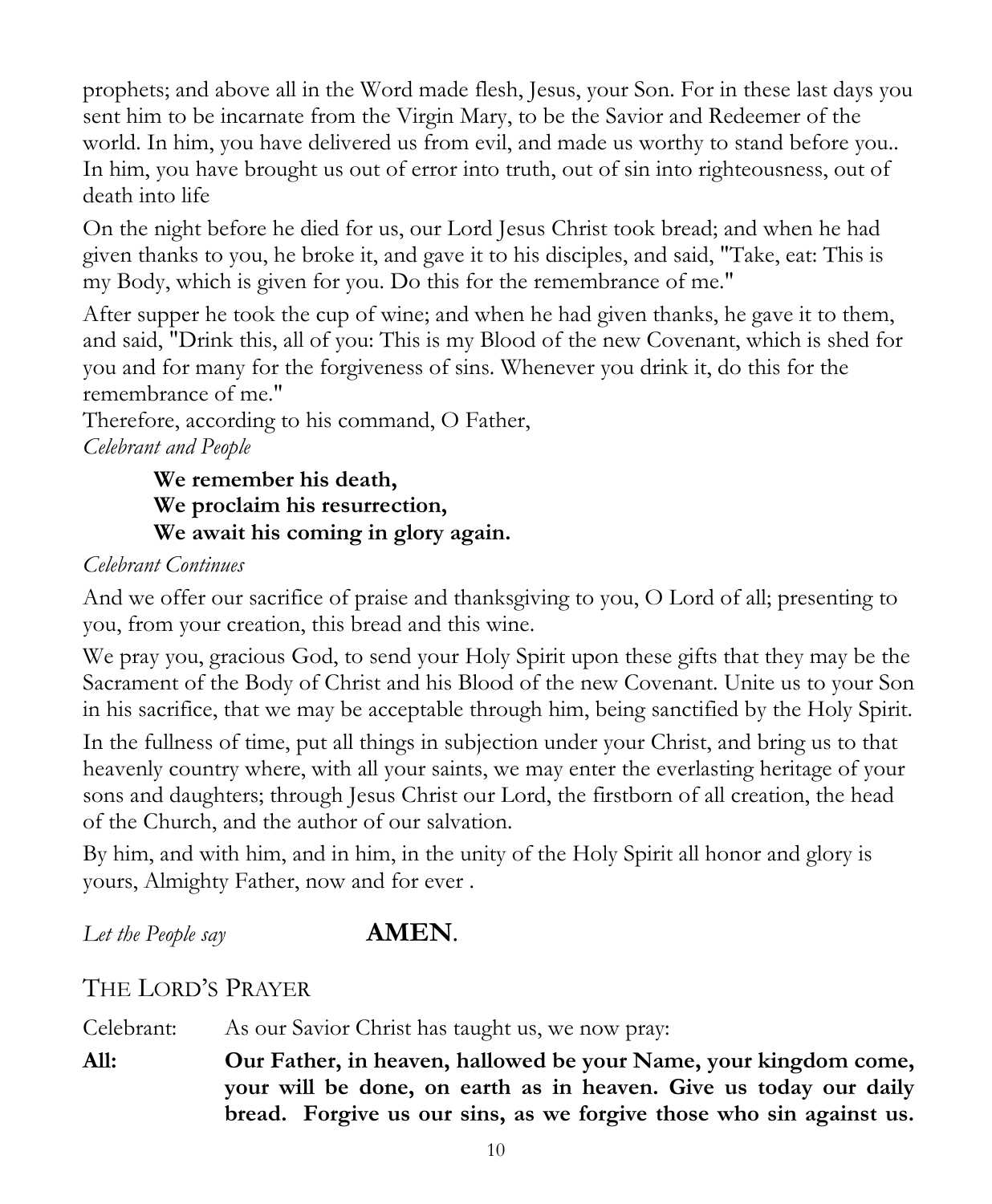**Save us from the time of trial, and deliver us from evil. For the kingdom, the power, and the glory are yours now and forever. Amen.**

#### THE BREAKING OF THE BREAD

Celebrant: Christ our Passover is sacrificed for us; **People: Therefore let us keep the feast.**

#### THE INVITATION

Celebrant: The Gifts of God for the People of God. Take them in remembrance that Christ died for you, and feed on him in your hearts by faith, with thanksgiving.

#### THE POST COMMUNION PRAYER

#### Celebrant: Let us pray.

**All: Almighty and everliving God, we thank you for feeding us with the spiritual food of the most precious Body and Blood of your Son our Savior Jesus Christ; and for assuring us in these holy mysteries that we are living members of the Body of your Son, and heirs of your eternal kingdom. And now, Father, send us out to do the work you have given us to do, to love and serve you as faithful witnesses of Christ our Lord. To him, to you, and to the Holy Spirit, be honor and glory, now and for ever. Amen.**

#### THE BLESSING

THE DISMISSAL

- Deacon: Go in peace to love and serve the Lord**.**
- **People: Thanks be to God.**